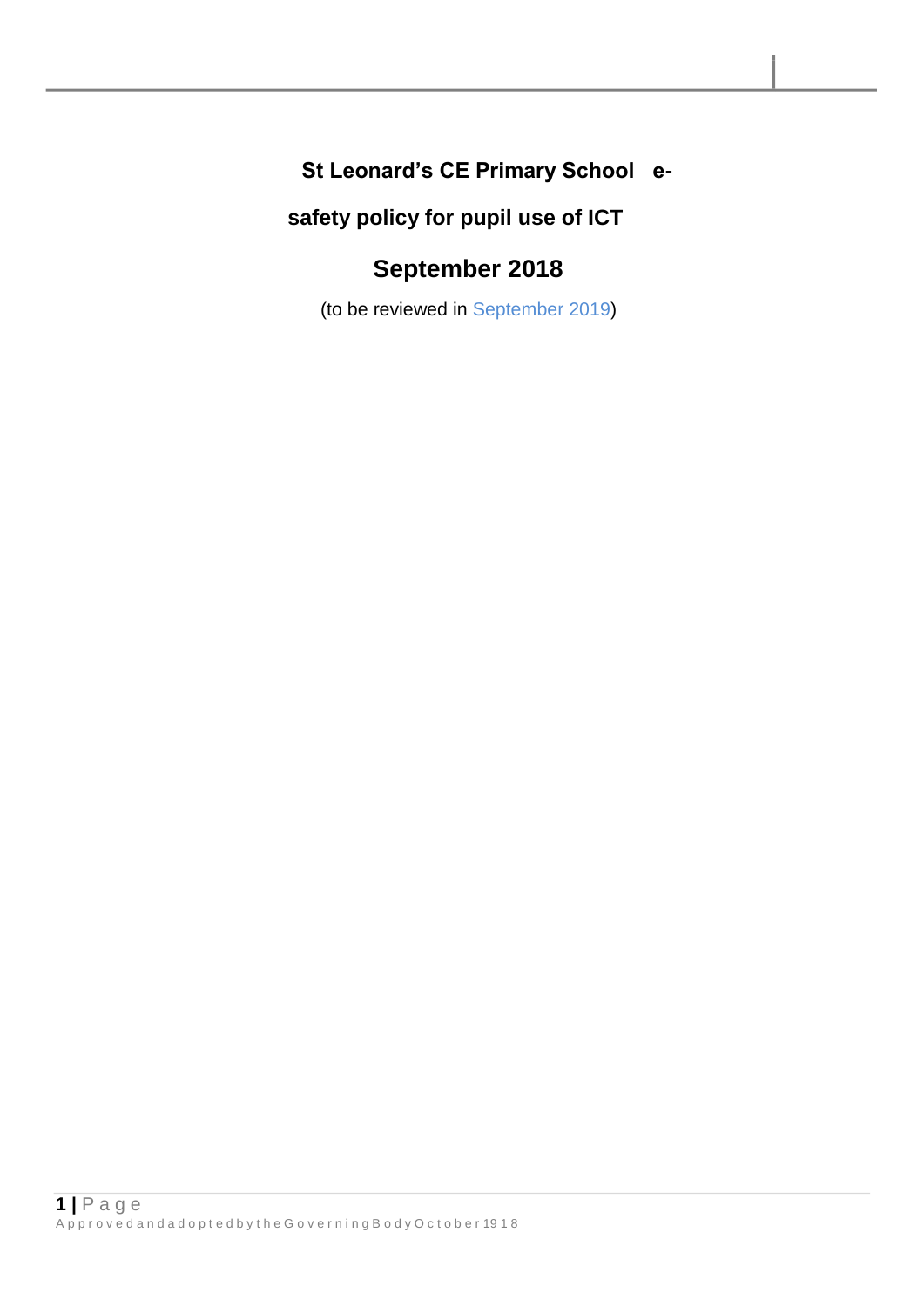### Contents **Page**

| <b>Responsibilities</b>                               | 3                       |
|-------------------------------------------------------|-------------------------|
| <b>E</b> safety Committee                             | 3                       |
| <b>Internet use and AUPs</b>                          | 3                       |
| <b>Photographs and videos</b>                         | 4                       |
| Photographs and videos taken by parents/carers        | 4                       |
| <b>Mobile phones and other devices</b>                | $\overline{\mathbf{4}}$ |
| Use of e-mails                                        | 5                       |
| <b>Security and passwords</b>                         | 5                       |
| Data storage                                          | 5                       |
| <b>Reporting</b>                                      | 5                       |
| <b>Infringements and sanctions</b>                    | 6                       |
| <b>Rewards</b>                                        | $\overline{7}$          |
| <b>Social networking</b>                              | $\overline{7}$          |
| <b>Education</b>                                      | 8                       |
| <b>Monitoring and reporting</b>                       | 9                       |
| Appendix 1 - AUP's                                    | 10                      |
| Appendix 2 - Parents letter concerning internet use   | 18                      |
| <b>Appendix 3 - Audit</b>                             | 19                      |
| Appendix 4 - Photo permission form                    | 20                      |
| <b>Appendix 5 - Useful links</b>                      | 21                      |
| Appendix 6 - Shropshire Council Staff e-safety policy | 22                      |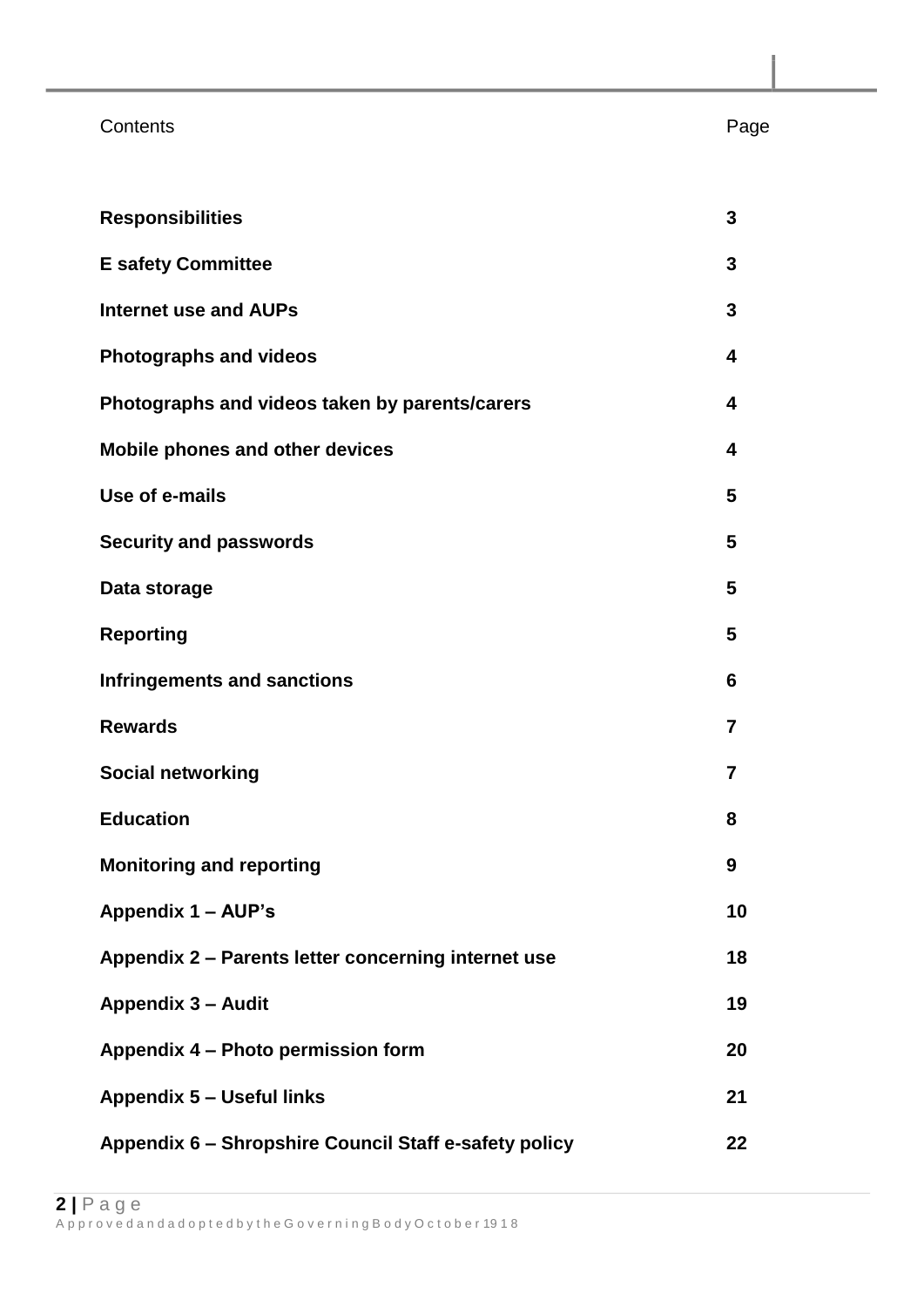#### **Responsibilities**

The members of SLT team responsible for e-safety are Mrs Kay Ferriday and Mr Mick **Steele** 

The Governor responsible for e-safety is Mrs Amanda Smith

The e-safety co-ordinator is Mr Mick Steele

The e-Safety co-ordinator is responsible for leading the e-Safety Committee, delivering staff development and training, recording incidents, reporting any developments and incidents and liaising with the local authority and external agencies to promote e-safety within the school community. He/she may also be required to deliver workshops for parents.

## **Internet use and Acceptable Use Policies (AUP's)**

All members of the school community should agree to an Acceptable Use Policy that is appropriate to their age and role. Examples of the AUPS used can be found in appendix 1.

A copy of the pupil AUP will be sent to parents with a covering letter/reply slip. This can be found in appendix 2

AUP's will be reviewed annually. All AUP's will be stored centrally in case of breaches of the e-safety policy.

The AUP will form part of the first lesson of ICT for each year group.

### **Photographs and Video**

The use of photographs and videos is popular in teaching and learning and should be encouraged. However, it is important that consent from parents is gained if videos or photos of pupils are going to be used.

If photos/videos are to be used online then names of pupils should not be linked to pupils.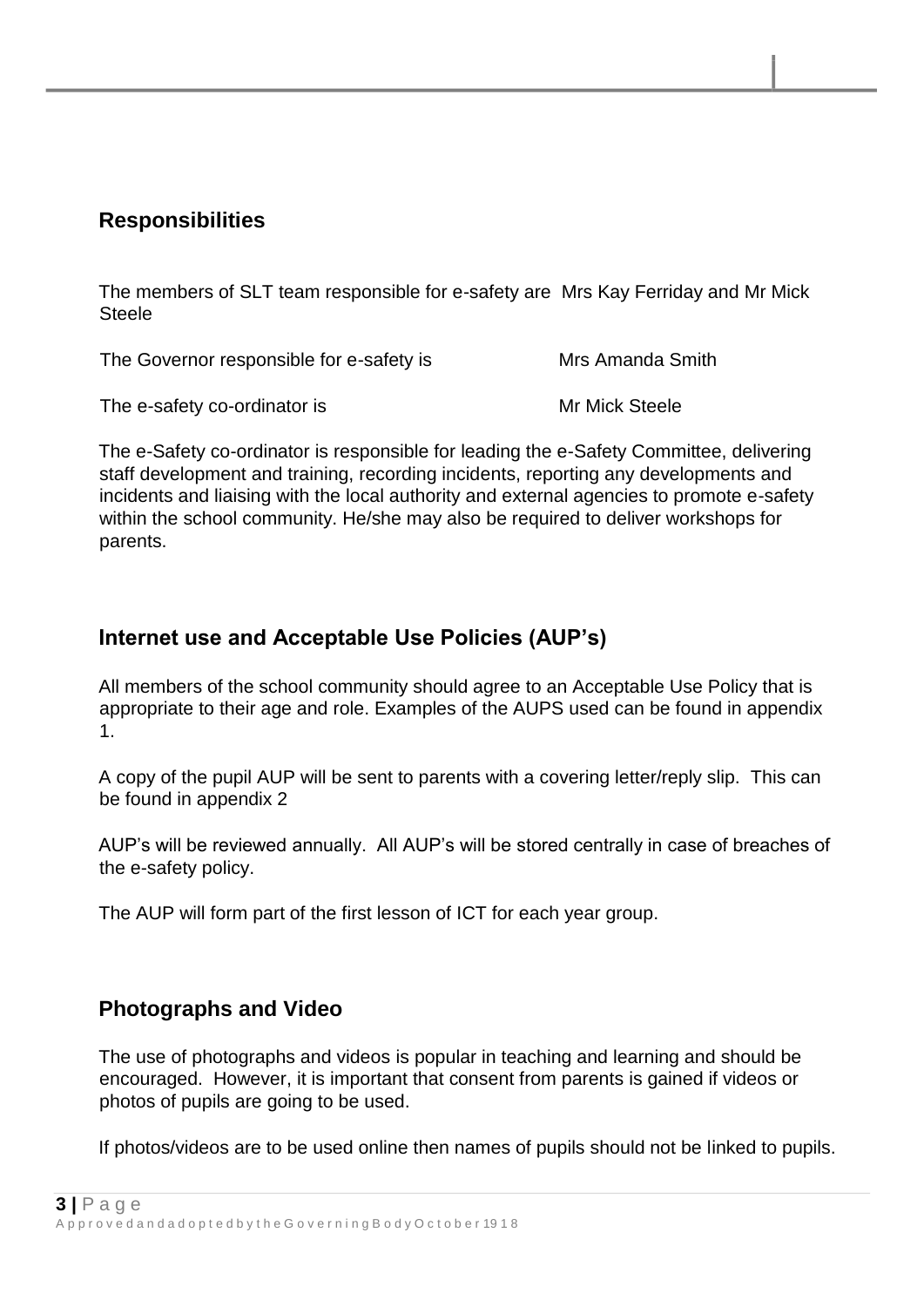Staff must be fully aware of the consent form responses from parents when considering use of images.

The Consent form used is in appendix 4.

Staff should always use a school camera to capture images and should not use their personal devices.

Photos taken by the school are subject to the Data Protection Act.

#### **Photos and videos taken by parents/carers.**

Parents and carers are not permitted to take photos/videos of **any** children in school events e.g. Sport's days – and as such no photos/videos are shared on any social networking site, such as Facebook, containing images of the children. School take specific – 'safe' - photographs at Christmas and Sports Days to ensure all children are safe and then give these to parents

### **Mobile phones and other devices**

Pupils' mobile phones should be switched to silent whilst on the school premises. Pupil phones found to contravene will be confiscated and sent straight to the school office in a sealed envelope that has the pupil name and class written on. Confiscated phones can be collected by parents/carers after 3.15 pm.

If a member of staff suspects that a mobile phone has been misused within the school then it should be confiscated but staff should not 'search' the phone. The incident should be passed directly to SLT who will deal the matter in line with normal school procedures.

#### **Use of e-mails**

Pupils should only use e-mail addresses that have been issued by the school and the email system should only be used for school related matters. Pupils are advised to maintain an alternative personal e-mail address for use at home in non-school related matters.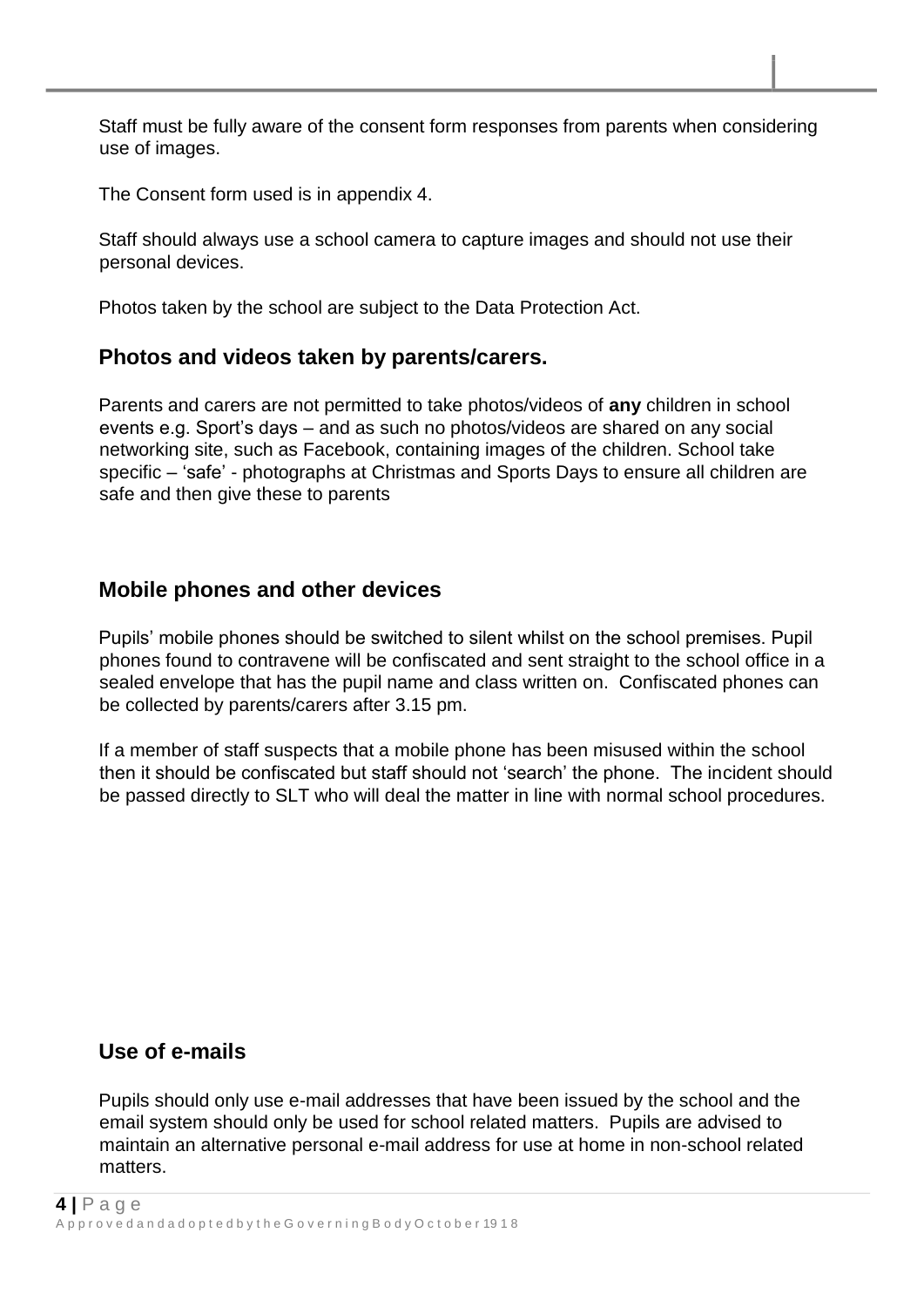## **Security and passwords**

Passwords should be changed regularly. The system will inform users when the password is to be changed. Passwords must not be shared. Staff must always 'lock' the PC if they are going to leave it unattended (the picture mute or picture freeze option on a projector will allow an image to remain on the screen and also allow a PC to be 'locked').

All users should be aware that the ICT system is filtered and monitored.

#### **Data storage**

Only encrypted USB pens are to be used in school for sensitive data and reports. Staff may use unencrypted pens for general use ie power points; teaching frames etc

## **Reporting**

All breaches of the e-safety policy need to be reported to the designated leads for e safety and then recorded by them in the ICT reporting book that is kept in the general office. The details of the user, date and incident should be reported.

Incidents which may lead to child protection issues need to be passed on to the designated teacher immediately – it is their responsibility to decide on appropriate action not the class teachers.

Incidents which are not child protection issues but may require SLT intervention (eg cyberbullying) should be reported to SLT in the same day.

Allegations involving staff should be reported to the Head Teacher. If the allegation is one of abuse then it should be handled according to the DFE document titled 'Dealing with allegations of abuse against teachers and other staff'. If necessary the local authority's LADO (Local Authority Designated Officer) should be informed.

Evidence of incidents must be preserved and retained.

The curriculum will cover how pupils should report incidents (eg CEOP (Child Exploitation and Online Protection Centre) button, trusted adult, Childline)

### **Infringements and sanctions**

Whenever a student infringes the e-Safety Policy, the final decision on the level of sanction will be at the discretion of the school management.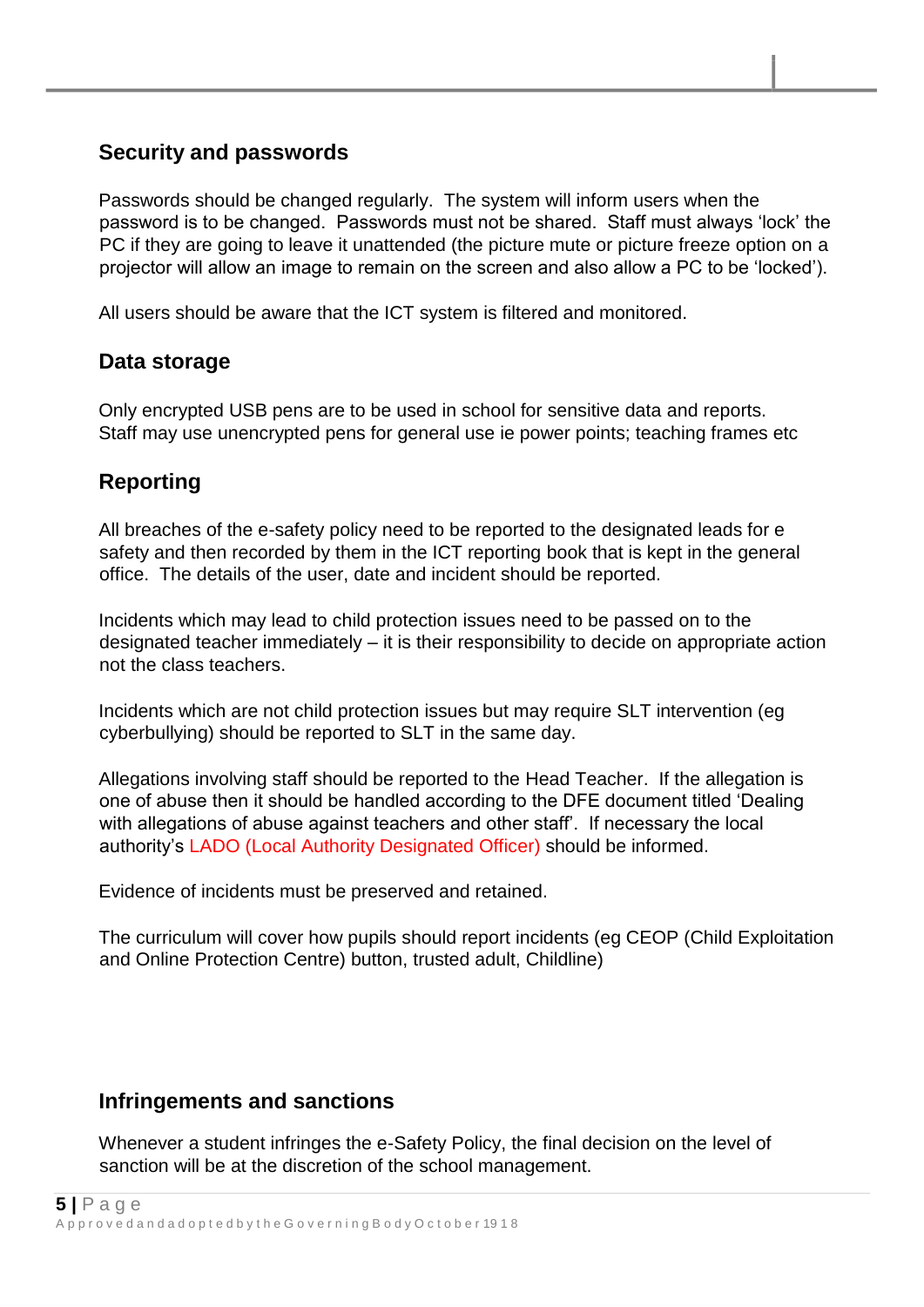The following are provided as exemplification only:

Level 1 infringements

- Use of non-educational sites during lessons
- Unauthorised use of email
- Unauthorised use of mobile phone (or other new technologies) in lessons e.g. to send texts to friends
- Use of unauthorised instant messaging / social networking sites

*[Possible Sanctions: referred to class teacher / e-Safety Coordinator/ confiscation of phone]* 

#### Level 2 infringements

- Continued use of non-educational sites during lessons after being warned
- Continued unauthorised use of email after being warned
- Continued unauthorised use of mobile phone (or other new technologies) after being warned
- Continued use of unauthorised instant messaging / social networking sites  $\Box$  Use of File sharing software
- Accidentally corrupting or destroying others' data without notifying a member of staff of it
- Accidentally accessing offensive material and not notifying a member of staff of it

*[Possible Sanctions: referred to Class teacher/ e-safety Coordinator / removal of Internet access rights for a period / confiscation of phone / contact with parent]* 

#### Level 3 infringements

- Deliberately corrupting or destroying someone's data, violating privacy of others
- Sending an email or message that is regarded as harassment or of a bullying nature (one-off)
- Deliberately trying to access offensive or pornographic material

*[Possible Sanctions: referred to Class teacher / e-safety Coordinator / Head Teacher / removal of Internet rights for a period / contact with parents]* 

Other safeguarding actions

If inappropriate web material is accessed:

- 1. Ensure appropriate technical support filters the site
- 2. Inform SSCB/LA as appropriate

Level 4 infringements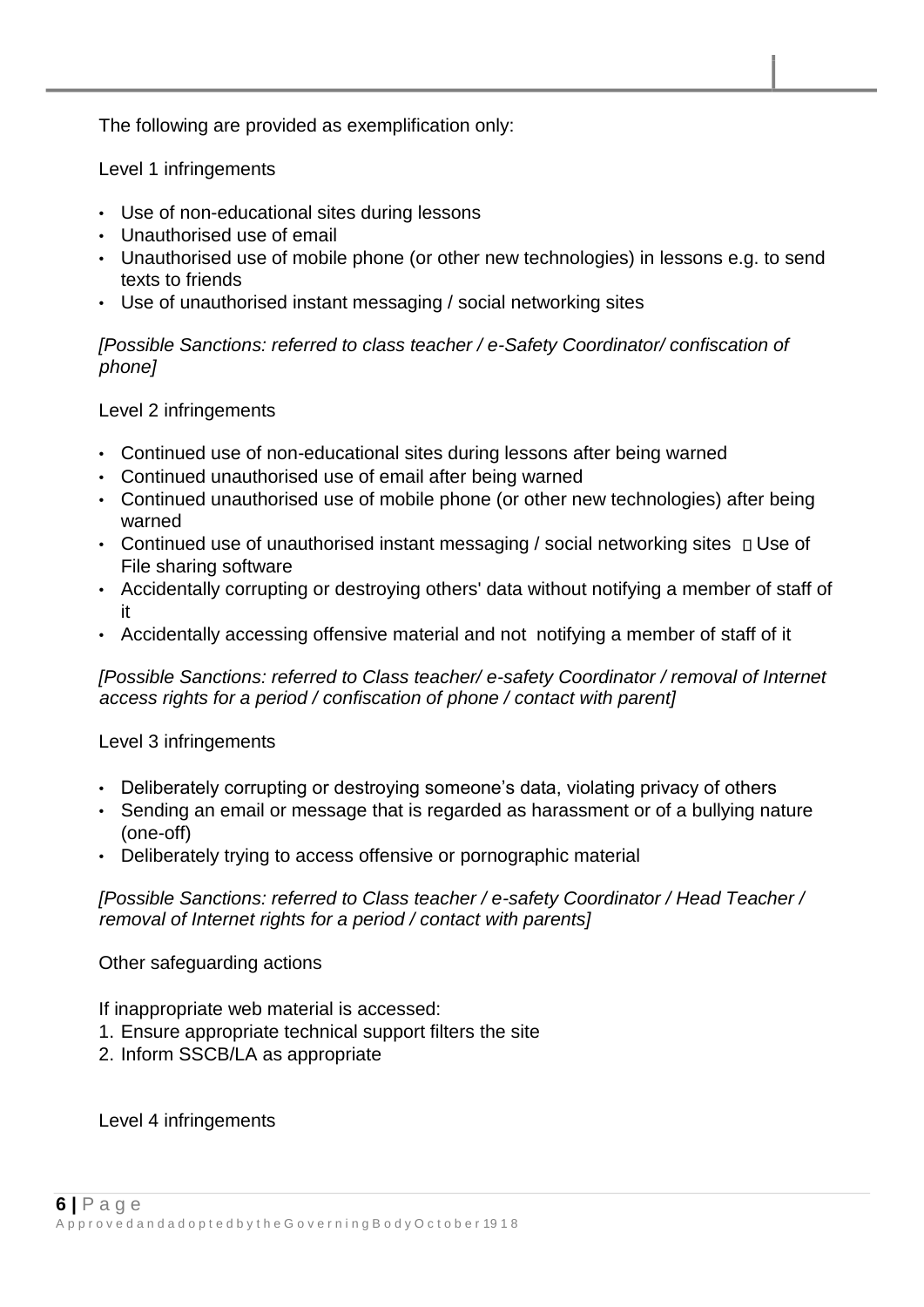- Continued sending of emails or messages regarded as harassment or of a bullying nature after being warned
- Deliberately accessing, downloading and disseminating any material deemed offensive, obscene, defamatory, racist, homophobic or violent
- Receipt or transmission of material that infringes the copyright of another person or infringes the conditions of the Data Protection Act, revised 1988  $\Box$  Bringing the school name into disrepute

*[Possible Sanctions – Referred to Head Teacher / Contact with parents / possible exclusion / refer to Community Police Officer / LA e-safety officer]* 

Other safeguarding actions:

- 1. Secure and preserve any evidence
- 2. Inform the sender's e-mail service provider if a system other than the school system is used.

Pupils are also informed that sanctions can be applied to e-safety incidents that take place out of school if they are related to school.

Schools are likely to involve external support agencies as part of these investigations e.g. an ICT technical support service to investigate equipment and data evidence, the Local Authority Human Resources team.

## **Rewards**

Whilst recognising the need for sanctions it is important to balance these with rewards for positive reinforcement. The rewards can take a variety of forms – e.g. class commendation for good research skills, certificates for being good cyber citizens etc. Each year group coordinator will indicate these opportunities within the provided planning.

## **Social networking**

Staff and pupils are not permitted to use social networking sites within school.

## **Education**

### **Pupils**

To equip pupils as confident and safe users of ICT the school will undertake to provide:

a). A planned, broad and progressive e-safety education programme that is fully embedded for all children, in all aspects of the curriculum, in all years. b). Regularly auditing, review and revision of the ICT curriculum

c). E-safety resources that are varied and appropriate and use new technologies to deliver e-safety messages in an engaging and relevant manner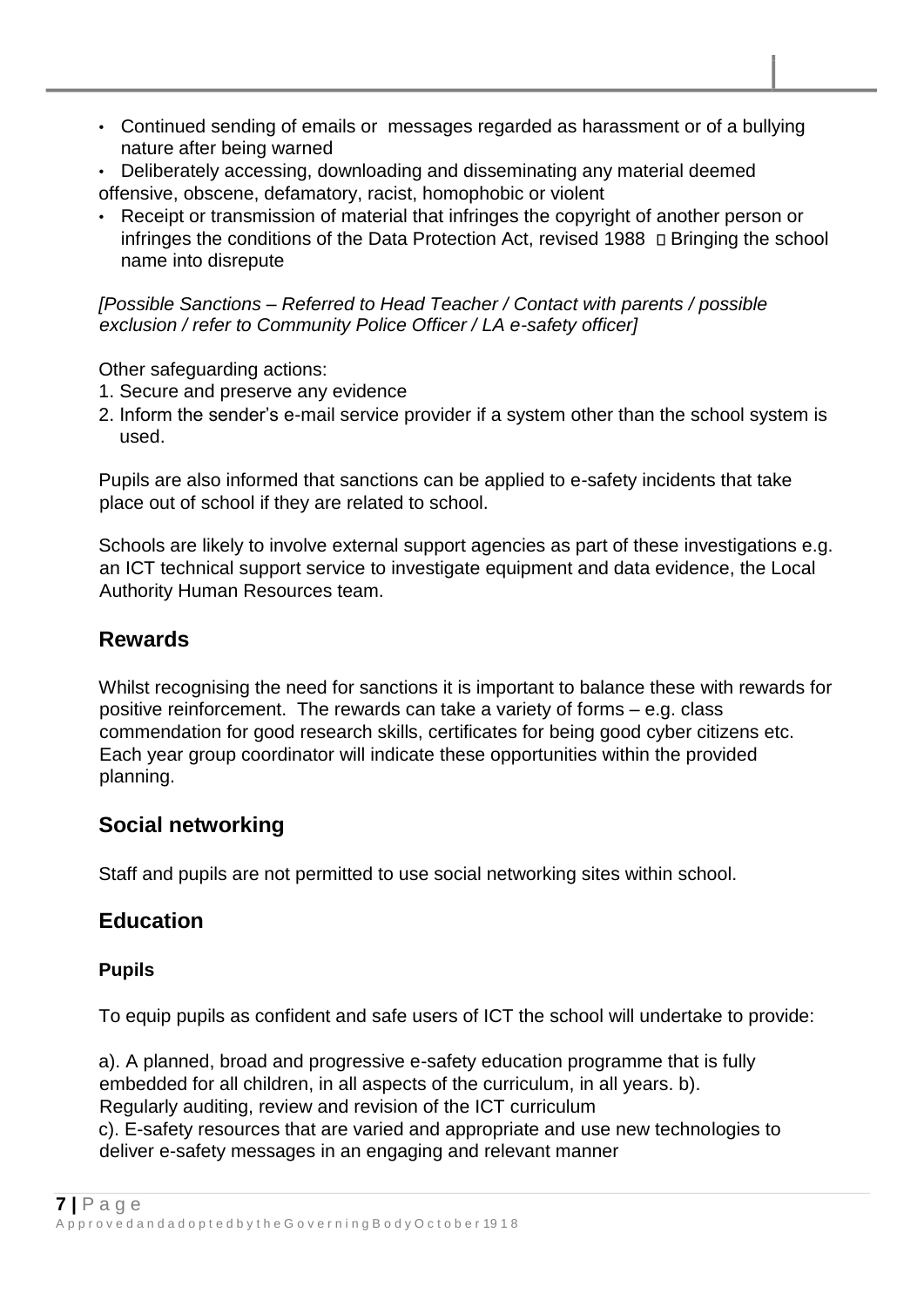d). Opportunities for pupils to be involved in e-safety education e.g. through peer mentoring, e-safety committee, parent presentations etc

Additionally,

a). Pupils are taught in all lessons to be critically aware of the materials / content they access on-line and are guided to validate the accuracy of information

b). There are many opportunities for pupils to develop a good understanding of research skills and the need to avoid plagiarism and uphold copyright regulations

c). The school actively provides systematic opportunities for pupils / students to develop the skills of safe and discriminating on-line behaviour

d). Pupils are taught to acknowledge copyright and intellectual property rights in all their work.

#### **Staff**

a). A planned programme of formal e-safety training is made available to all staff

b). E-safety training is an integral part of Child Protection / Safeguarding training and vice versa

c). An audit of e-safety training needs is carried out regularly and is addressed

d). All staff have an up to date awareness of e-safety matters, the current school e-safety policy and practices and child protection / safeguarding procedures

e). All new staff receive e-safety training as part of their induction programme, ensuring that they fully understand the school e-safety policy and Acceptable Use Policy

f). Staff are encouraged to undertake additional e-safety training such as CEOP training or the European Pedagogical ICT Licence (EPICT) E-Safety Certificate

g). The culture of the school ensures that staff support each other in sharing knowledge and good practice about e-safety

h). The school takes every opportunity to research and understand good practice that is taking place in other schools

i). Governors are offered the opportunity to undertake training.

#### **Parents and the wider community**

There will be a planned programme of e-safety sessions for parents, carers, etc. This will be planned, monitored and reviewed by the e-safety co-ordinator with input from the esafety committee.

## **Monitoring and reporting**

a). The impact of the e-safety policy and practice is monitored through the review / audit of e-safety incident logs, behaviour / bullying logs, surveys of staff, students /pupils, parents / carers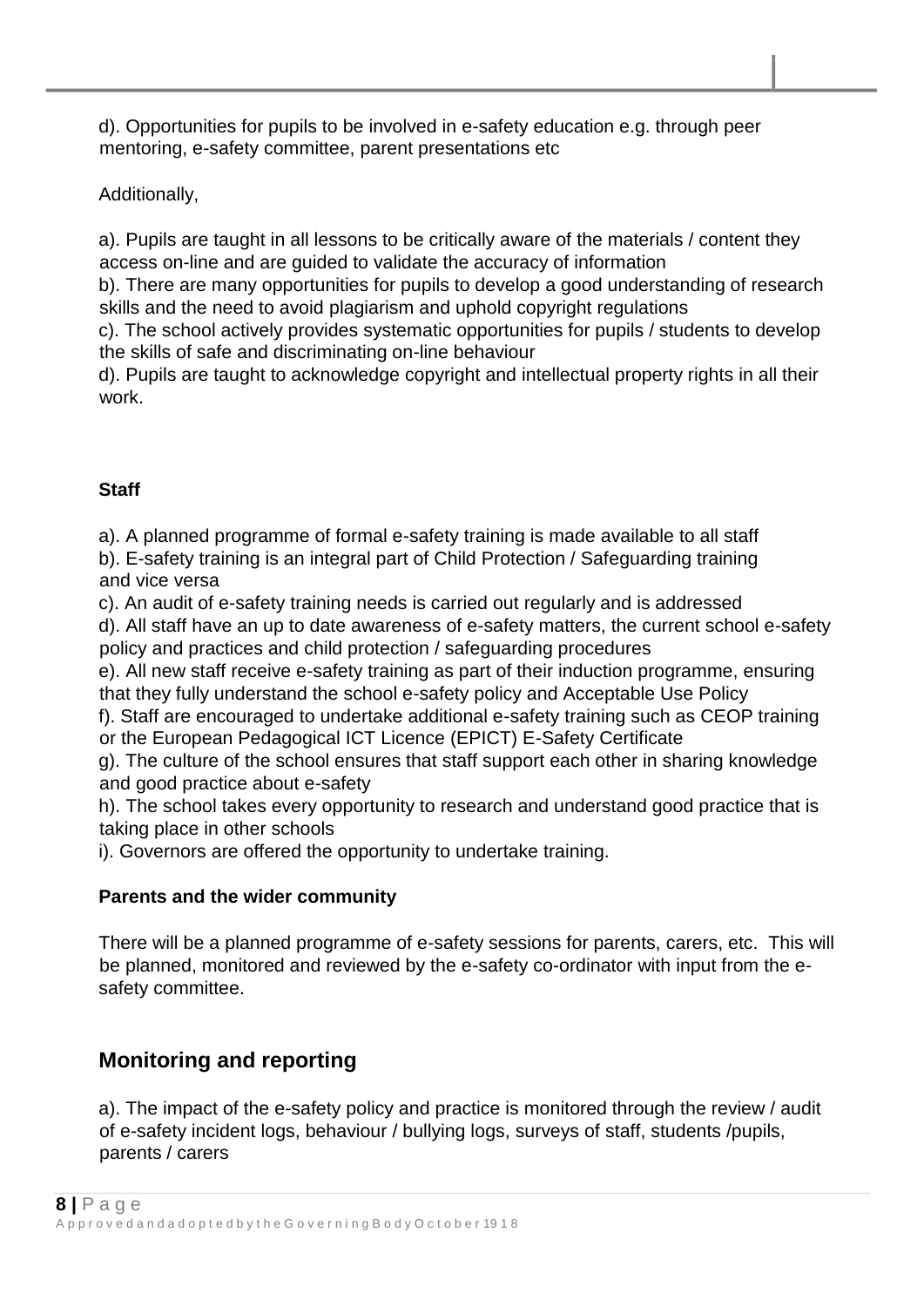- b). The records are reviewed / audited and reported to:
	- the school's senior leaders
	- Governors
	- Shropshire Local Authority (where necessary)
	- Shropshire Safeguarding Children Board (SSCB) E-Safety Sub Committee (where necessary)
- c). The school action plan indicates any planned action based on the above.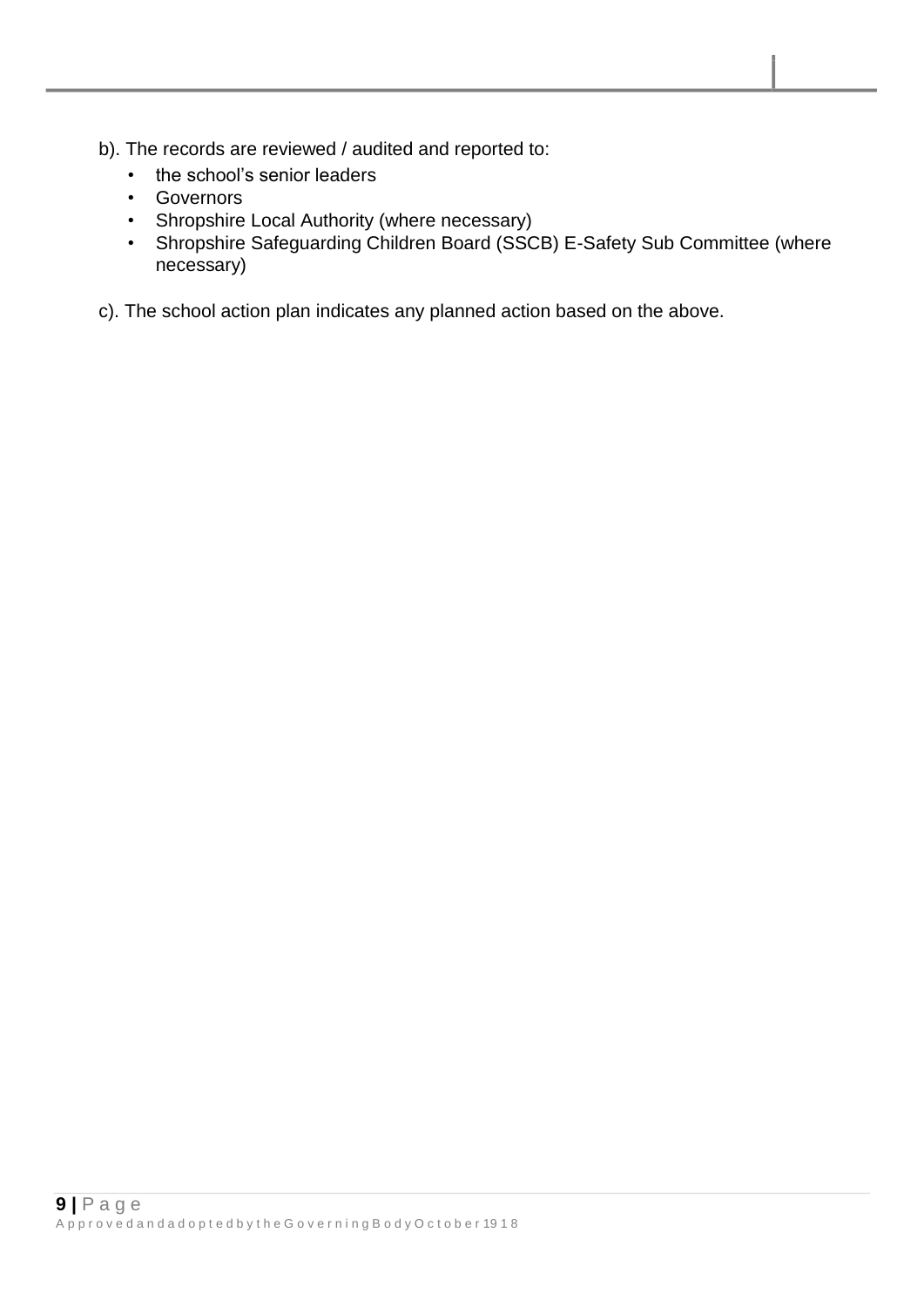**Appendices** 

**Appendix 1 – AUP's**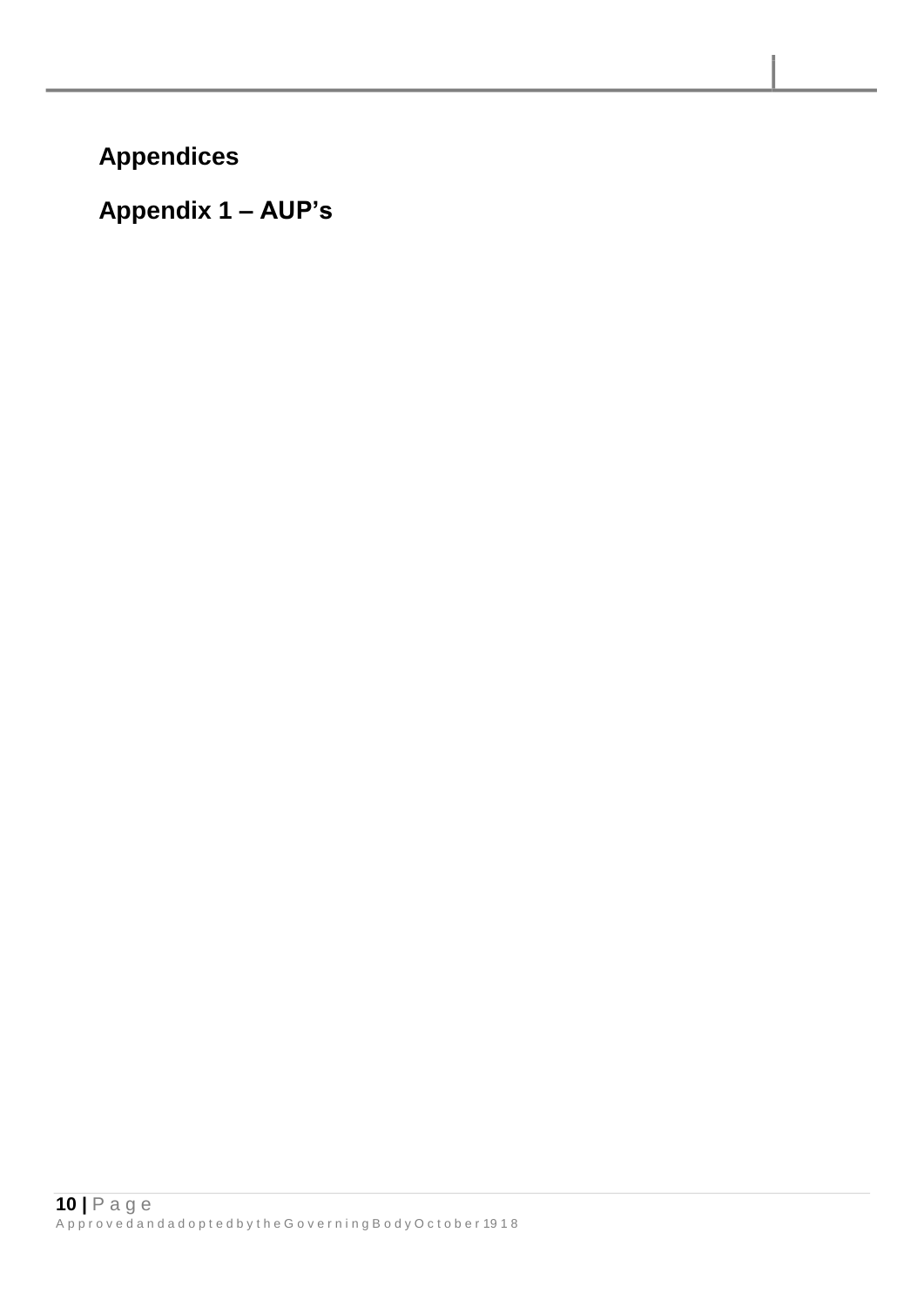# **AUP for learners in KS1**

# **I want to feel safe all the time.**

I agree that I will:

- o always keep my passwords a secret
- o only open pages which my teacher has said are OK
- o only work with people I know in real life
- o tell my teacher if anything makes me feel scared or uncomfortable on the internet
- $\circ$  make sure all messages I send are polite  $\circ$  show my teacher if I get a nasty message
- o not reply to any nasty message or anything which makes me feel uncomfortable
- o not give my mobile phone number to anyone who is not a friend in real life
- o only email people I know or if my teacher agrees
- o only use my school email
- $\circ$  talk to my teacher before using anything on the internet  $\circ$  not tell people about myself online (I will not tell them my name, anything about my home and family and pets)
- $\circ$  not upload photographs of myself without asking a teacher  $\circ$  never agree to meet a stranger

**Anything I do on the computer may be seen by someone else. I am aware of the CEOP report button and know when to use it.** 



*Signed \_\_\_\_\_\_\_\_\_\_\_\_\_\_\_\_\_\_\_\_\_\_\_\_*

# **AUP for learners in KS2**

# **When I am using the computer or other technologies, I want to feel safe all the time.**

I agree that I will: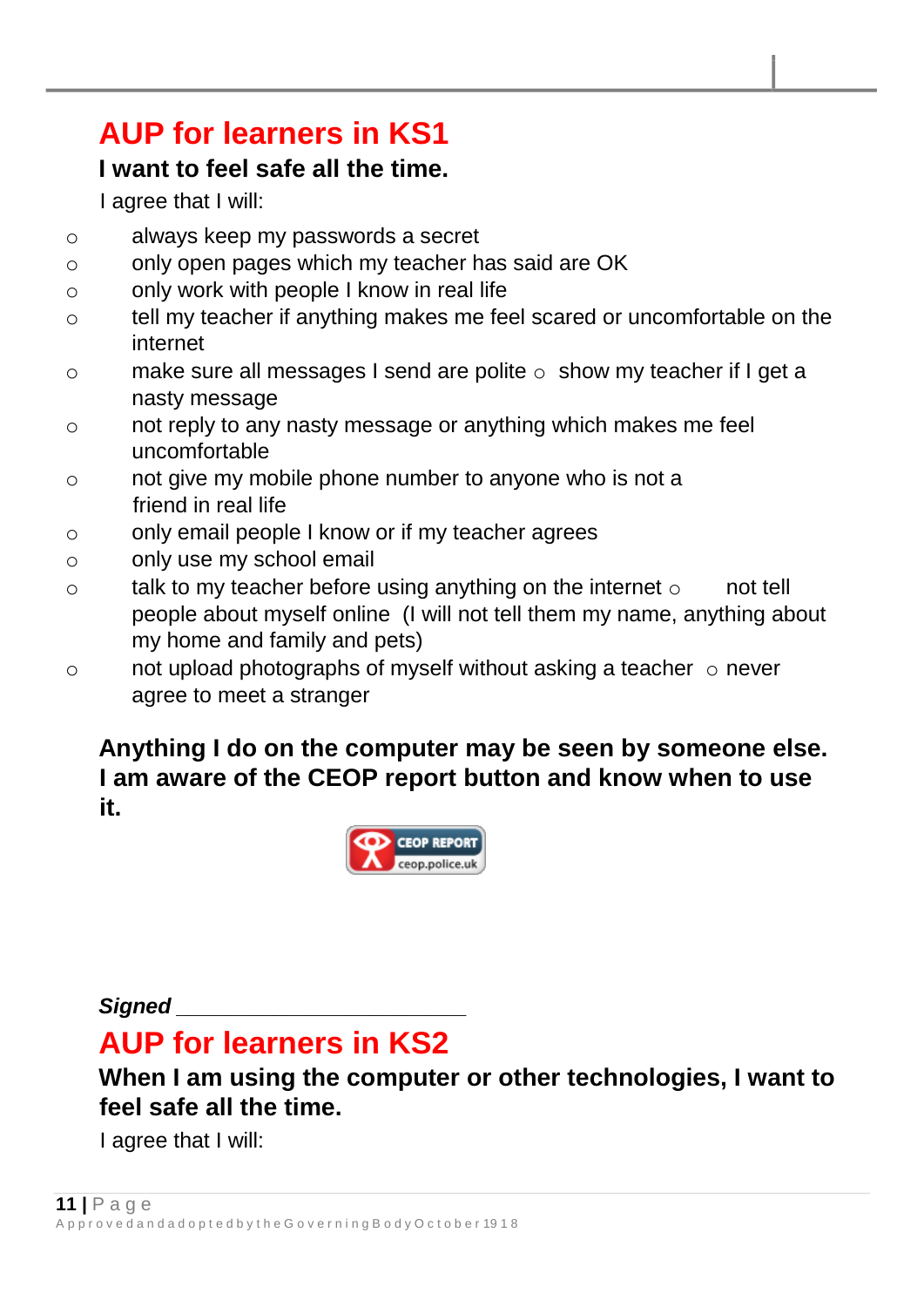- o always keep my passwords a secret  $\circ$  only use, move and share personal data securely
- o only visit sites which are appropriate
- o work in collaboration only with people my school has approved and will deny access to others
- o respect the school network security o make sure all messages I send are respectful
- o show a responsible adult any content that makes me feel unsafe or uncomfortable
- o not reply to any nasty message or anything which makes me feel uncomfortable
- $\circ$  not use my own mobile device in school unless I am given permission  $\circ$ only give my mobile phone number to friends I know in real life and trust
- o only email people I know or approved by my school  $\circ$  only use email which has been provided by school  $\circ$  obtain permission from a teacher before I order online
- o discuss and agree my use of a social networking site with a responsible adult before joining
- o always follow the terms and conditions when using a site
- o always keep my personal details private. (my name, family information, journey to school, my pets and hobbies are all examples of personal details)
- o always check with a responsible adult before I share images of myself or others
- o only create and share content that is legal
- o never meet an online friend without taking a responsible adult that I know with me

**I am aware of the CEOP report button and know when to use it.** 



**I know that anything I share online may be monitored.** 

**I know that once I share anything online it is completely out of my control and may be used by others in a way that I did not intend.** 

*Signed \_\_\_\_\_\_\_\_\_\_\_\_\_\_\_\_\_\_\_\_\_\_\_\_*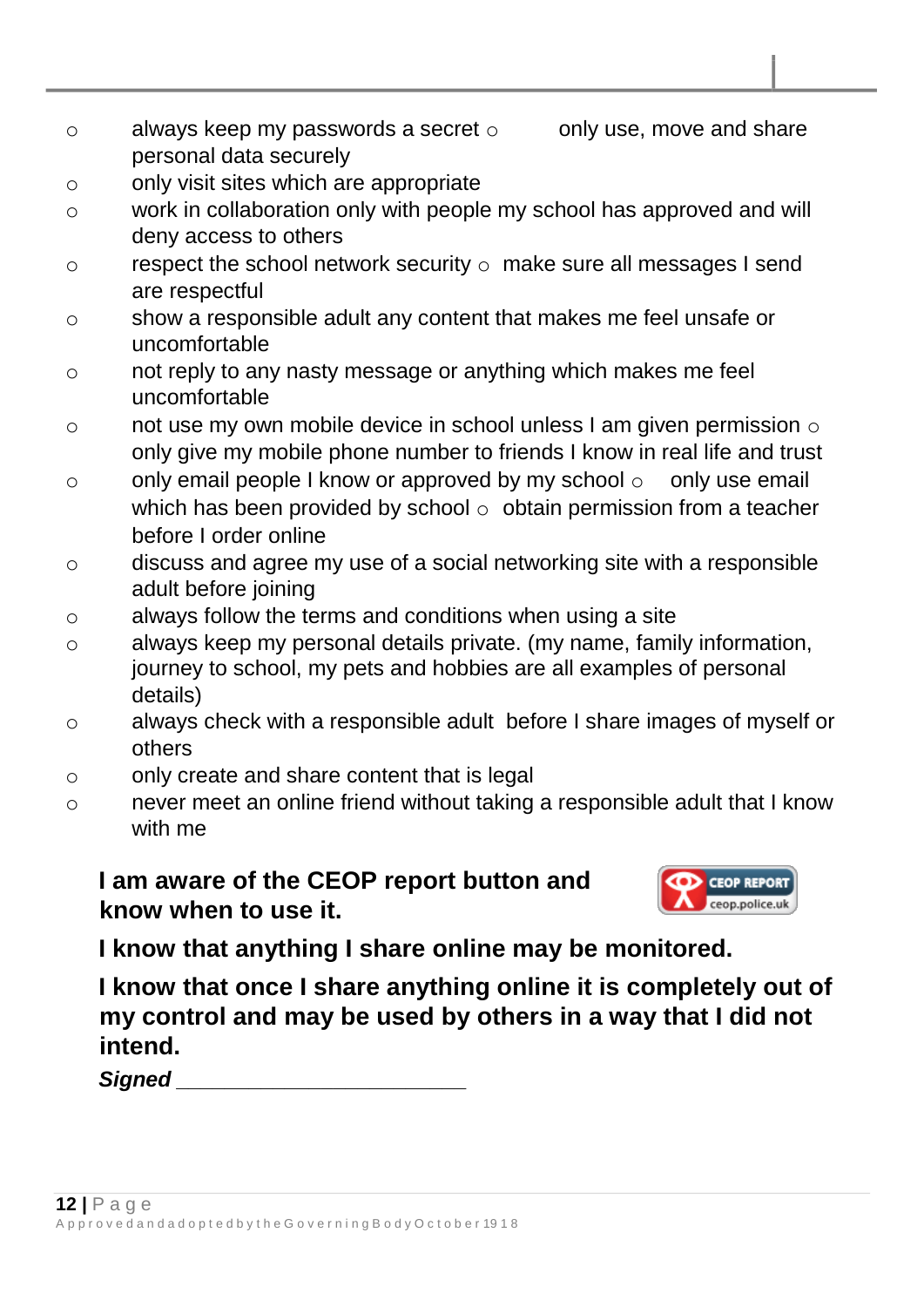# **AUP for any adult working with learners**

# **The policy aims to ensure that any communications technology is used without creating unnecessary risk to users whilst supporting learning.**

I agree that I will:

- $\circ$  only use, move and share personal data securely  $\circ$  respect the school network security
- o implement the schools policy on the use of technology and digital literacy including the skills of knowledge location, retrieval and evaluation, the recognition of bias, unreliability and validity of sources
- o respect the copyright and intellectual property rights of others
- o only use approved email accounts
- o only use pupil images or work when approved by parents and in a way that will not enable individual pupils to be identified on a public facing site.  $\circ$  only give permission to pupils to communicate online with trusted users.
- o use the ICT facilities sensibly, professionally, lawfully, consistent with my duties and with respect for pupils and colleagues.
- o not use or share my personal (home) accounts/data (eg Facebook, email, ebay etc) with pupils
- o set strong passwords which I will not share and will change regularly (a strong password is one which uses a combination of letters, numbers and other permitted signs).
- o report unsuitable content and/or ICT misuse to the named e-Safety officer  $\circ$  promote any supplied E safety quidance appropriately.

# **I know that anything I share online may be monitored.**

**I know that once I share anything online it is completely out of my control and may be used by others in a way that I did not intend.** 

**Continued…**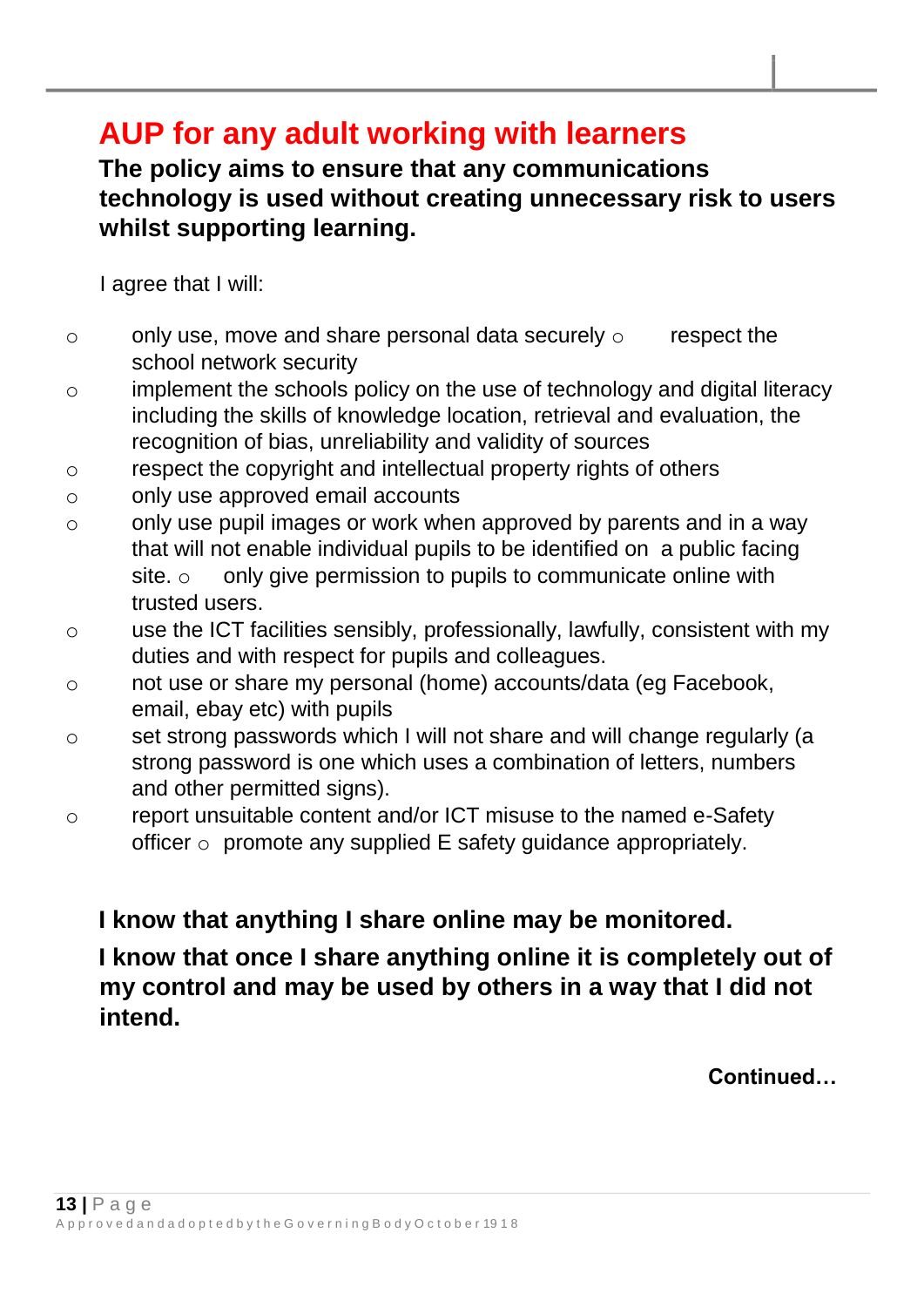I agree that I will not:

- o visit internet sites, make, post, download, upload or pass on, material, remarks, proposals or comments that contain or relate to:
	- inappropriate images
	- promoting discrimination of any kind
	- promoting violence or bullying
	- promoting racial or religious hatred
	- promoting illegal acts
	- breach any Local Authority/School policies, e.g. gambling  $\circ$  do anything which exposes others to danger
- o post any other information which may be offensive to others o forward chain letters  $\circ$  breach copyright law
- o use personal digital recording equipment including cameras, phones or other devices for taking/transferring images of pupils or staff without permission
- o store images or other files off site without permission from the head teacher or their delegated representative.

I will ensure that any private social networking sites, blogs, etc that I create or actively contribute to, do not compromise my professional role.

I understand that data protection policy requires me to keep any information I see regarding staff or pupils which is held within the school's management information system private, secure and confidential. The only exceptions are when there is a safeguarding issue or I am required by law to disclose such information to an appropriate authority.

# **I accept that my use of the school and Local Authority ICT facilities may be monitored and the outcomes of the monitoring may be used.**

*Signed \_\_\_\_\_\_\_\_\_\_\_\_\_\_\_\_\_\_\_\_\_\_\_\_*

# **AUP Guidance notes for schools and governors**

*The policy aims to ensure that any communications technology (including computers, mobile devices and mobile*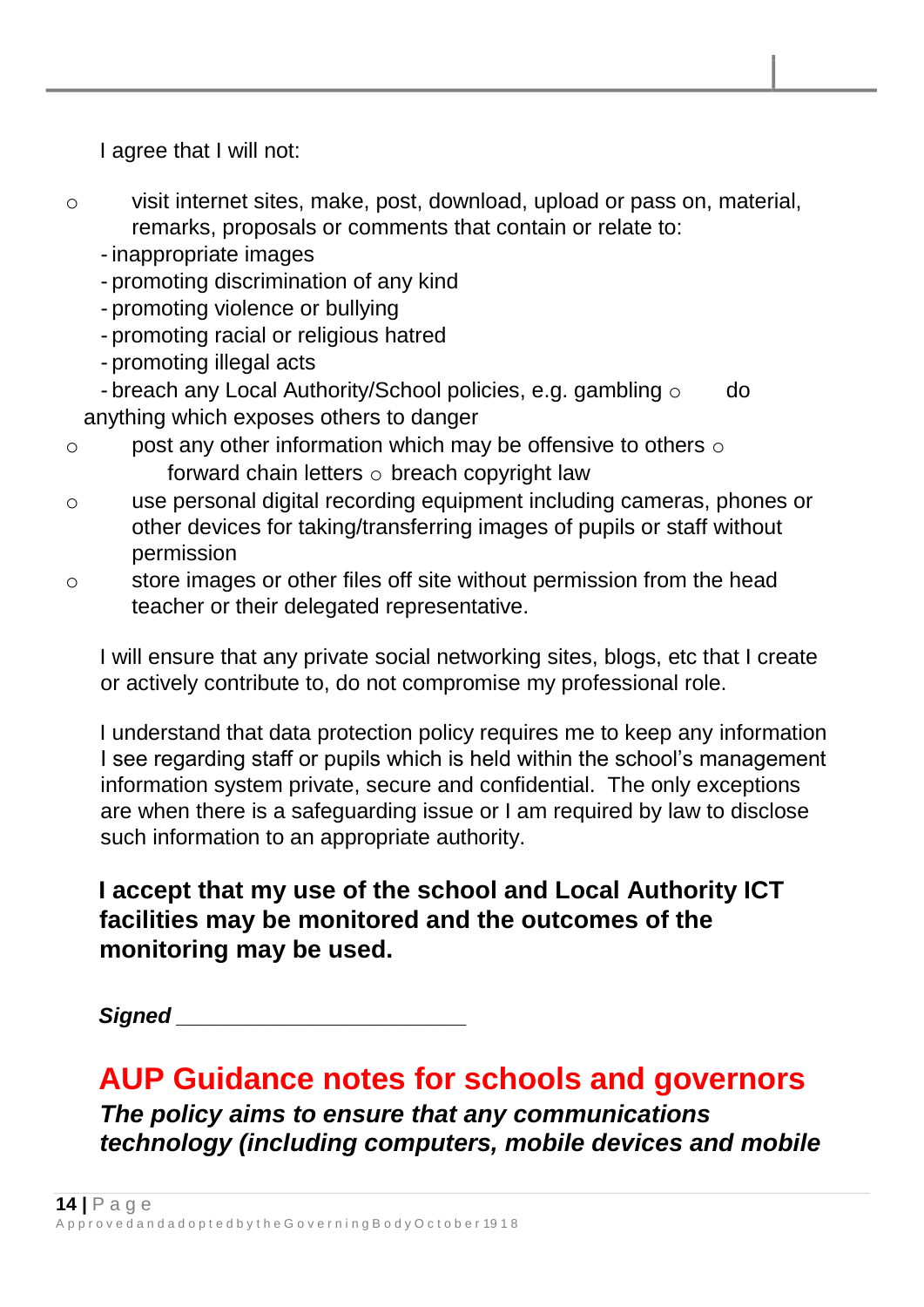## *phones etc.) is used to supporting learning without creating unnecessary risk to users.*

The governors will ensure that:

- o learners are encouraged to enjoy the safe use of digital technology to enrich their learning
- o learners are made aware of risks and processes for safe digital use
- o all adults and learners have received the appropriate acceptable use policies and any required training
- o the school has appointed an e-Safety Coordinator and a named governor takes responsibility for e-Safety
- o an e-Safety Policy has been written by the school, building on the LSCB e Safety Policy and BECTA guidance
- $\circ$  the e-Safety Policy and its implementation will be reviewed annually  $\circ$ the school internet access is designed for educational use and will include appropriate filtering and monitoring
- o copyright law is not breached
- $\circ$  learners are taught to evaluate digital materials appropriately  $\circ$  parents are aware of the acceptable use policy
- o parents will be informed that all technology usage may be subject to monitoring, including URL's and text
- o the school will take all reasonable precautions to ensure that users access only appropriate material
- o the school will audit use of technology establish if the e-safety policy is adequate and appropriately implemented
- o methods to identify, assess and minimise risks will be reviewed annually
- o complaints of internet misuse will be dealt with by a senior member of staff

# **Appendix 2 – Parent letter – internet/e-mail use**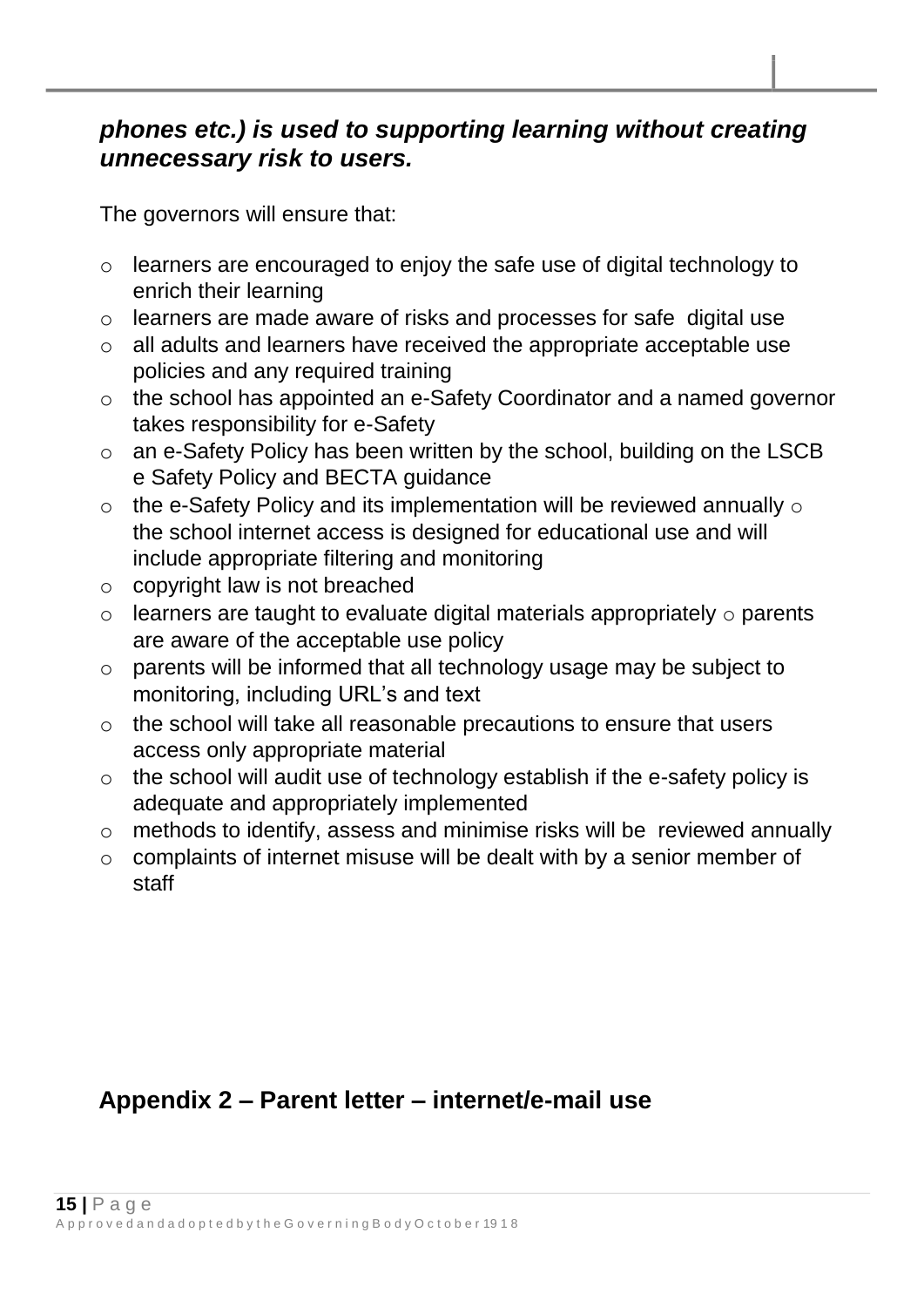# *St Leonard's CE Primary School*

As the parent or legal guardian of the above pupil(s), I grant permission for my child to have access to use the Internet, the Virtual Learning Environment, school Email and other ICT facilities at school. I know that my daughter or son has signed a form to confirm that they will keep to the school's rules for responsible ICT use, outlined in the Acceptable Use Policy (AUP). I also understand that my son/daughter may be informed, if the rules have to be changed during the year.

I accept that ultimately the school cannot be held responsible for the nature and content of materials accessed through the Internet and mobile technologies, but I understand that the school will take every reasonable precaution to keep pupils safe and to prevent pupils from accessing inappropriate materials. These steps include using a filtered internet service, secure access to email, employing appropriate teaching practice and teaching esafety skills to pupils.

I understand that the school can check my child's computer files, and the Internet sites they visit. I also know that the school may contact me if there are concerns about my son/daughter's e-safety or e-behaviour. I will support the school by promoting safe use of the Internet and digital technology at home and will inform the school if I have any concerns over my child's e-safety.

I am aware that the school does not permit parents/carers to take photographs and videos of **any** children in school events e.g Sport's Days and that as such no photos/videos are shared on any social networking site, such as Facebook containing images, of the children. I will support the school's approach to e-Safety and will not take or upload or add any pictures, video or text that could upset, offend or threaten the safety of any member of the school community.

**Parent's signature:**……………………………………………. **Date:**………………….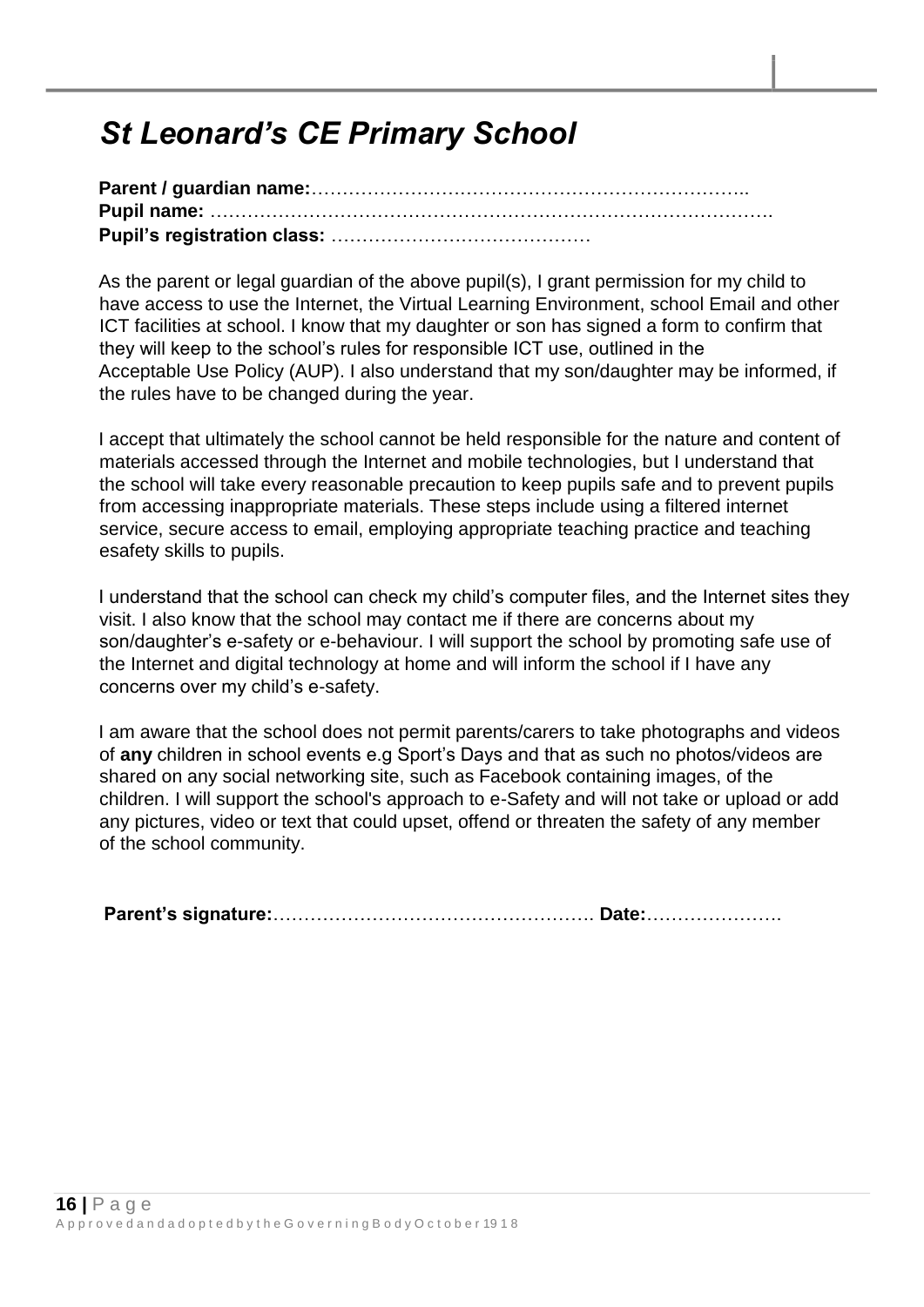# **Appendix 3 – School audit**

## Audit

*The self-audit should be completed by the member of the Management Team responsible for the e-safety policy.* 

Is there a school e-safety Policy that complies with Shropshire guidance? Yes

Date of latest update (at least annual): September 2018 The Leadership team members responsible for e-safety are: Kay Ferriday and Mick

Steele

| The Governor responsible for e-Safety is:                                                          | Amanda Smith               |
|----------------------------------------------------------------------------------------------------|----------------------------|
| The designated members of staff for child protection are:<br><b>Ruth Spencer and Hazel Coleman</b> | Kay Ferriday, Mick Steele, |
| The e-Safety Coordinator is:                                                                       | Mick Steele                |
| The e-Safety Policy was approved by the Governors In                                               | October 2018               |
| The policy is available for staff:<br>File/Safeguarding File                                       | Internal server and Policy |

The policy is available for parents/carers at:

*Website:* http://www.bridgnorth-st-leonards.shropshire.sch.uk/

# **Appendix 4 – Photo/video consent**

School Name:

Name of child:

Class: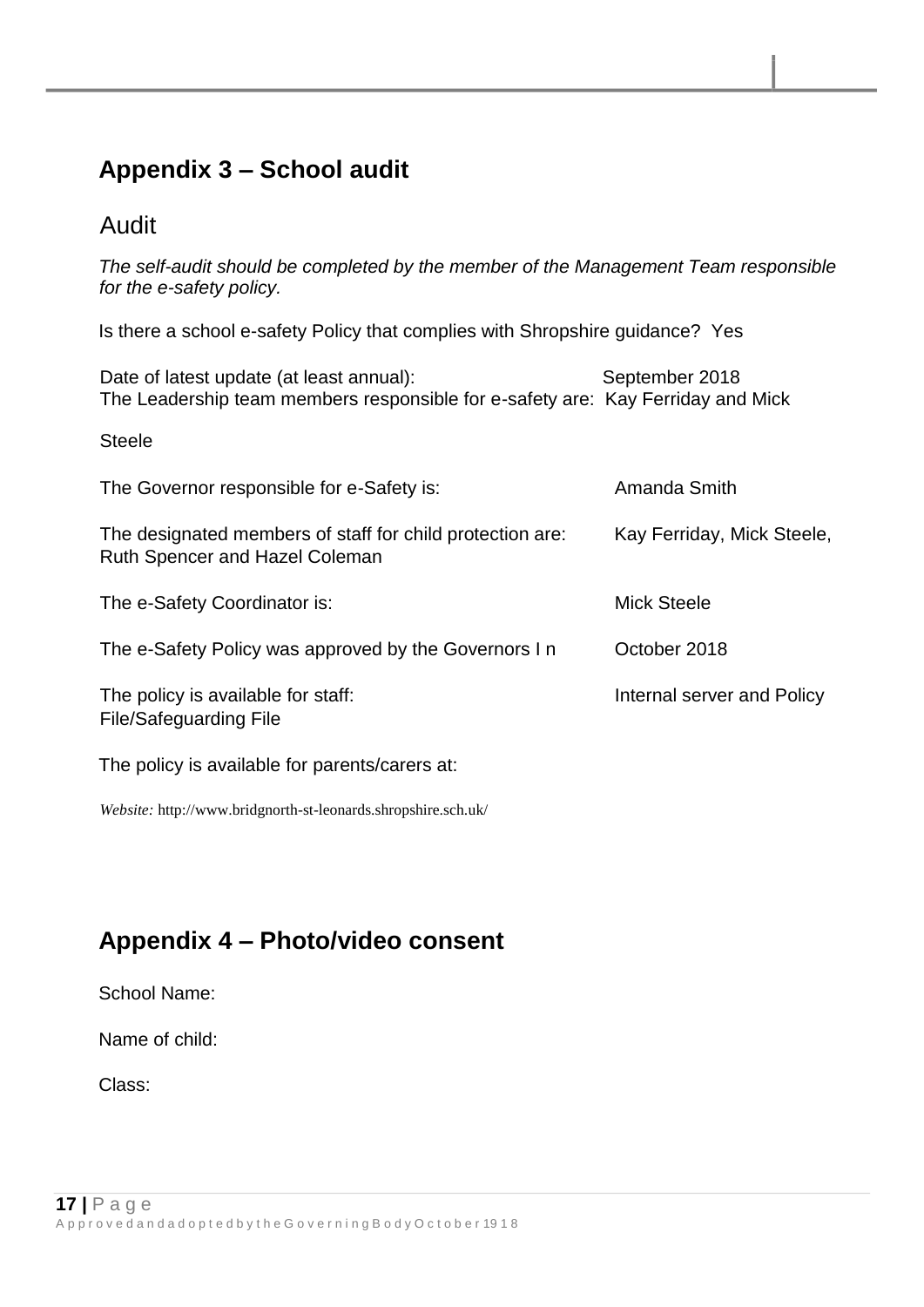During the year the staff may intend to take photographs of your child for promotional purposes. These images may appear in our printed publications, on video, on our website, or on all three. They may also be used by the local newspapers.

To comply with the Data Protection Act 1998, we need your permission before we take any images of your child. Please answer the questions below then sign and date the form where shown. Please bring the completed form to the ceremony. No photographs of your child will be taken until we are in receipt of this consent.

Please circle your answer

| 1. May we use your child's image in our printed promotional publications? | Yes / No |
|---------------------------------------------------------------------------|----------|
| 2. May we use your child's image on the school website/SLG?               | Yes / No |
| 3. May we record your child's image on our promotional videos?            | Yes / No |
| 4. May we use your child's image in the local press?                      | Yes / No |

Signature: Date: Date: Date: Date: Date: Date: Date: Date: Date: Date: Date: Date: Date: Date: Date: Date: Date: Date: Date: Date: Date: Date: Date: Date: Date: Date: Date: Date: Date: Date: Date: Date: Date: Date: Date: D

Your name (in block capitals):

## **Appendix 5 – Links**

#### **(a) Shropshire Council Education Improvement Service documentation**

All EIS Service e-safety documentation can be found at:

<https://www.shropshirelg.net/esafety/staff/Pages/welcome.aspx>

#### **(b) The Safe Use of New Technologies**

The Safe Use of New Technologies report is summary of findings from OFSTED based on 35 e-safety inspections carried out in a range of settings.

#### <http://bit.ly/9qBjQO>

#### (**c) 360 degree Safe**

The policy guidance is based upon criteria with the 360 degree safe framework. The framework can be found at:

[http://www.360degreesafe.org.uk](http://www.360degreesafe.org.uk/)